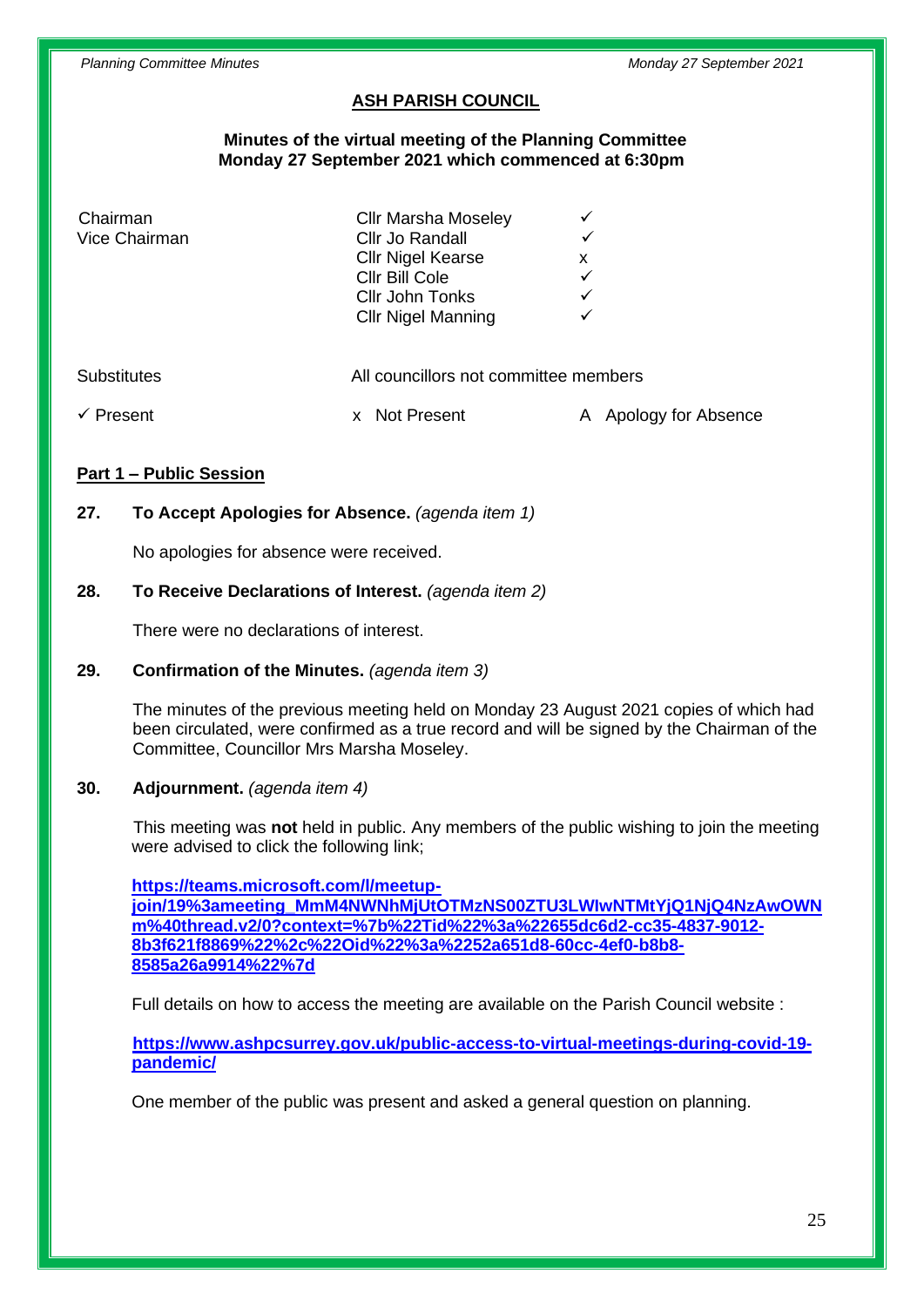*Planning Committee Minutes Monday 27 September 2021*

# **31. Applications for Planning Consent.** *(agenda item 5)*

Members considered the planning permission applications received as detailed at Appendix A and it was:

 *Recommended upon consideration of the applications as at Appendix A to make observations as shown.*

**32. Correspondence.** *(agenda item 6)*

There was no correspondence.

**33. Next Meeting.** *(agenda item 7)*

The next meeting is due to be held **Monday 25 October 2021** commencing at 6:30pm.

*The meeting concluded at 18:43pm*

Chairman \_\_\_\_\_\_\_\_\_\_\_\_\_\_\_\_\_\_\_\_\_\_\_\_\_

Date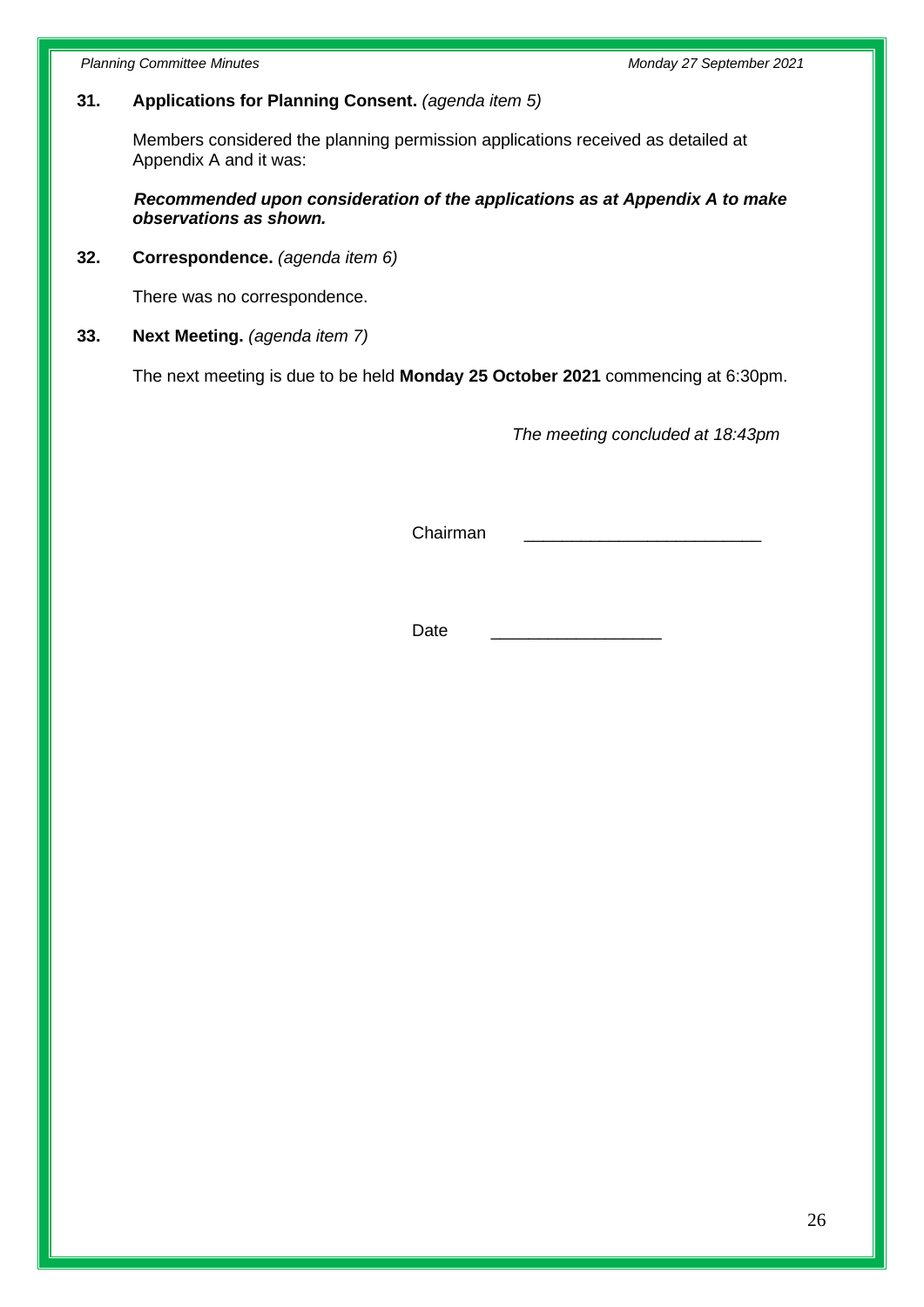## **Appendix A**

# **ASH PARISH COUNCIL**

# **Applications for Planning Consent**

# **27 September 2021**

| <b>Number and Location</b>                                                                                           | <b>Development Proposed</b>                                                                                                                                                               |  |  |  |
|----------------------------------------------------------------------------------------------------------------------|-------------------------------------------------------------------------------------------------------------------------------------------------------------------------------------------|--|--|--|
| 21/P/01675<br>59 Loddon Way<br>Ash<br><b>GU12 6JR</b>                                                                | Conversion of existing garage to habitable<br>accommodation, and single storey rear<br>extension.                                                                                         |  |  |  |
| <b>Object</b><br>1. Flat Roof not in accordance with GBC Design Guide for Residential Extensions.<br>2. Poor Design. |                                                                                                                                                                                           |  |  |  |
| 21/P/01726<br><b>78 Guildford Road</b><br>Ash<br><b>GU12 6BT</b>                                                     | Variation of condition no. 2 (drawing<br>numbers) of application<br>20/P/01336approved on 13/10/2021 to make<br>minor height adjustment, change to site<br>gutter and reduced door sizes. |  |  |  |
| <b>Object</b><br>1. Proximity to boundary and appears not to have 1 metre gap.                                       |                                                                                                                                                                                           |  |  |  |

- *2. Due to closeness to boundary it causes problems to the neighbours accessing their guttering.*
- *3. Approved application that has not been built to the plans and should be rebuilt.*

| 21/P/01711                                                                | Two storey side and single storey front<br>extensions with changes to front |
|---------------------------------------------------------------------------|-----------------------------------------------------------------------------|
| <b>High South View</b><br><b>Fox Hills Lane</b><br>Ash<br><b>GU12 6AF</b> | fenestration following demolition of<br>existing side extensions.           |

*Object*

*1. Not subservient to roof line of the main dwelling.*